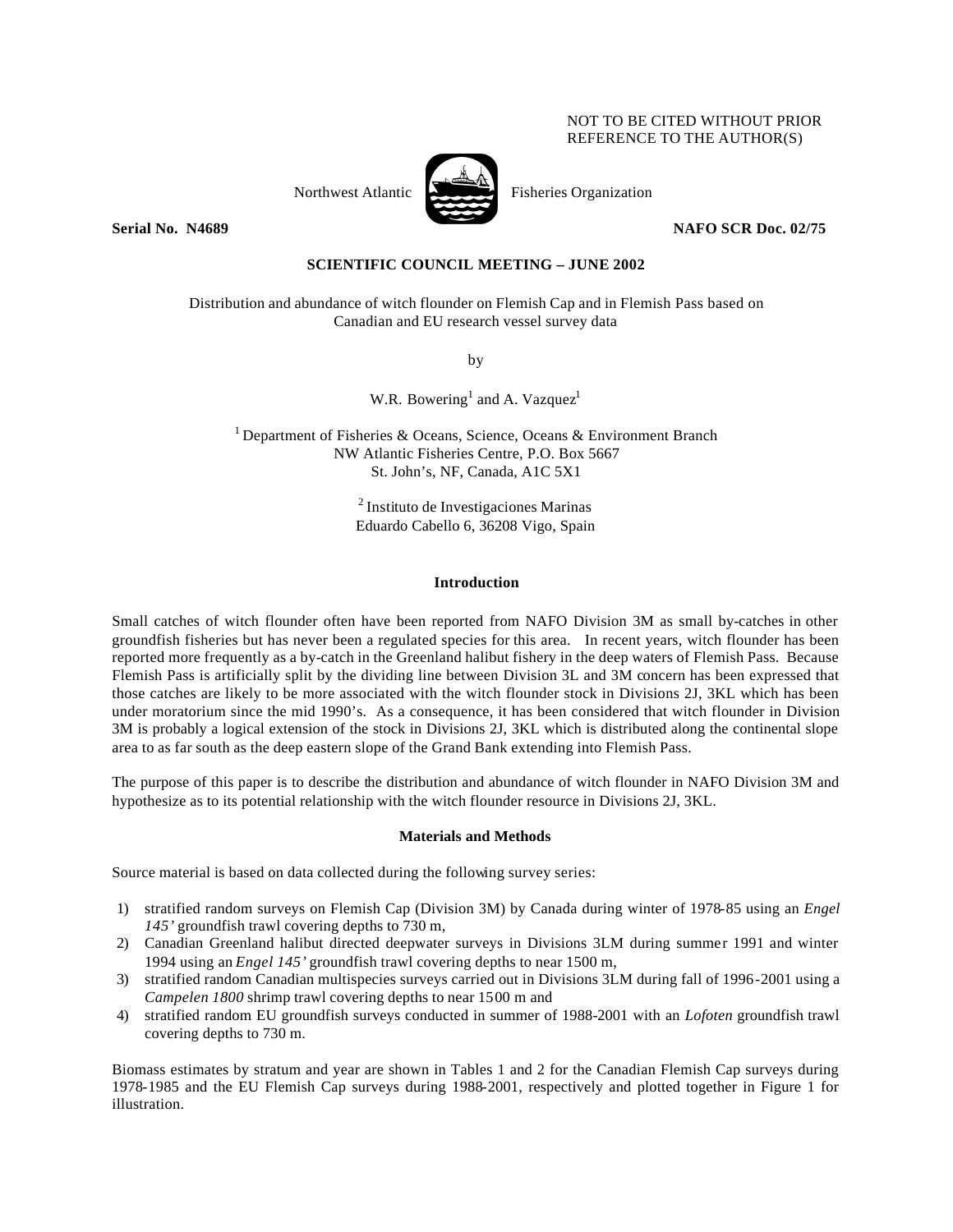2

Distribution patterns are illustrated by plotting witch flounder catches (kg) per set on topographic maps of the area using Surfer 8.00 software. The results are presented in Figures 2a-b; Figure 3; Figures 4a-c and Figures 5a-d, for the respective survey series described above.

In order to demonstrate the depth zones of highest density for witch flounder on Flemish Cap the survey biomass estimates by each of six depth zone for the Canadian and EU Flemish Cap surveys were converted to biomass per square nautical mile to remove the stratum area effect. For each year the relative density by depth was plotted as a percentage of the annual total and shown in Figures 6 and 7 for the Canadian and EU survey results, respectively.

#### **Results**

### *Biomass trends*

Estimates of biomass have been generally low for all data examined. Except for a higher value (about 900 tons) in 1978, the Canadian survey estimates ranged between 200-400 tons with a small increasing trend between 1979 and 1985 (Table 1; Fig. 1). With the exception of an anomolously high value at the beginning of the EU survey series in 1988 at 900 tons there was an increasing trend from 300 tons in 1989 to 1000 tons in 1993 (Table 2; Fig. 1). This was followed by a declining trend to reach its lowest value of 200 tons by 1998. Since then there was an increase to near 500 tons by 2001 (Table 2; Fig. 1).

## *Distribution Patterns*

Canadian Flemish Cap surveys from 1978-85 showed witch flounder to be widely distributed in small numbers over the west side of Flemish Cap particularly in depths between 128-366 m (Fig 2a,b). This pattern was generally maintained throughout the period.

The Canadian Greenland halibut directed survey in summer of 1991 along the slope area of Divisions 3KLM and into Flemish Pass caught virtually no witch flounder (Fig. 3). The winter survey in 1994, on the other hand, caught witch flounder in most sets on both the Grand Bank and the Flemish Cap sides of the Pass although sets in the central and deepest part of the Pass yielded no catch (Fig. 3).

The Canadian survey series from 1996-2001 (Fig. 4) show rather similar distribution patterns as the Canadian winter survey in 1994 (Fig. 3) with highest catches along the eastern slope of the Grand Bank. Except for one set in the 1998 survey, none were caught in the central deep parts of the Flemish Pass in this series of surveys. Catches on the Flemish Cap side of the Pass were mostly on shallower parts of the Cap (1996 survey) including the very shallowest parts of the Flemish Cap compared to the earlier Canadian survey series described above (Fig. 2).

EU surveys from 1988-2001 show that witch flounder are generally widespread over Flemish Cap in depths less than 366 m (Fig. 5) particularly in the earlier part of the data series. In the recent period, however, most have been caught on the very shallowest top of the Flemish Cap (Fig. 5).

# *Density with Depth*

The depth zone of highest density in the Canadian survey series 1978-85 was 257-366 m in 1978 but moved progressively shallower to the 147-184 m zone by 1981 (Fig. 6). For most years including 1984-85 and the overall mean showed the highest density in 257-366 m.

The depth zone of highest density in the EU survey series 1988-2001 was in 9 of the 14 years the shallowest zone of 128-146 m (Fig. 7). For the remaining years, the highest density occurred in 147-184 m.

### **Conclusions**

Based on the available distribution data it would seem that witch flounder resources in Division 3L and 3M are not strongly linked. In addition, however, the distribution pattern for witch flounder in the deep water of Flemish Pass in Division 3M would infer that any by-catch from this area particularly in the Greenland halibut fishery would have to be extremely small.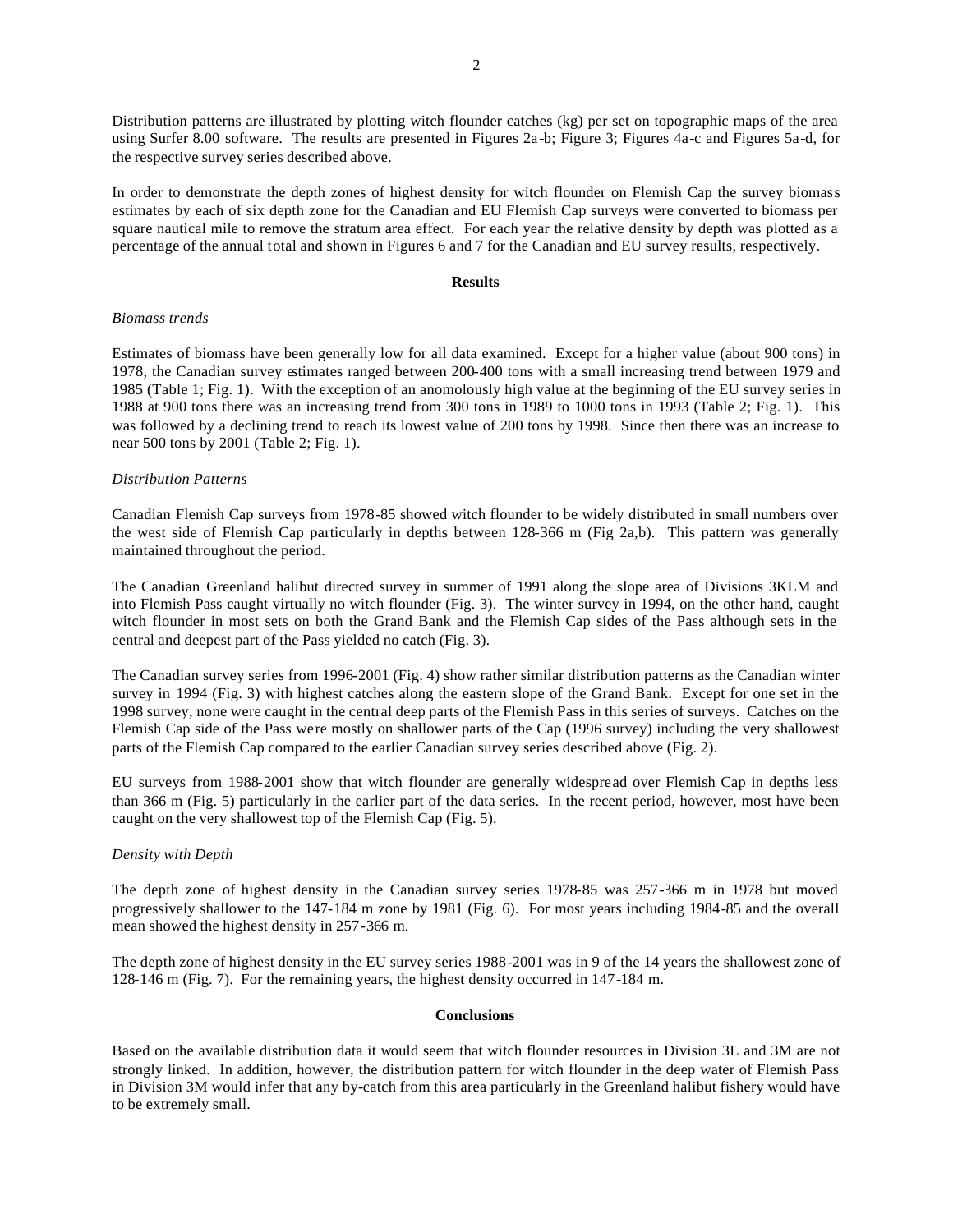| Depth $(m)$ | V1_Area | V <sub>4_Area</sub> | Stratum | 1978             | 1979                               | 1980             | 1981             | 1982                               | 1983             | 1984             | 1985             |
|-------------|---------|---------------------|---------|------------------|------------------------------------|------------------|------------------|------------------------------------|------------------|------------------|------------------|
| $128 - 146$ | 342     | 342                 | 501     | $\overline{0}$   | $\mathbf{0}$                       | $\boldsymbol{0}$ | $\boldsymbol{0}$ | $\boldsymbol{0}$                   | 12               | $\boldsymbol{0}$ | 6                |
|             |         |                     |         |                  |                                    |                  |                  |                                    |                  |                  |                  |
| 147 - 184   | 838     | 838                 | 502     | 31               | $\tau$                             | 21               | 51               | $\sqrt{2}$                         | 18               | $28\,$           | 35               |
| $185 - 256$ | 628     | 628                 | 503     | 13               | 14                                 | $12\,$           | $30\,$           | 6                                  | $\,8\,$          | 47               | 28               |
|             | 348     | 348                 | 504     | 24               | $\overline{0}$                     | $\boldsymbol{0}$ | 13               | 10                                 | 18               | $10\,$           | 14               |
|             | 703     | 703                 | 505     | 53               | 26                                 | 95               | 19               | 35                                 | 82               | 59               | 13               |
|             | 496     | 496                 | 506     | 114              | 6                                  | 51               | $23\,$           | 19                                 | 24               |                  | 32               |
|             |         |                     |         |                  |                                    |                  |                  |                                    |                  | 11               |                  |
| $257 - 366$ | 822     | 822                 | 507     | 86               | $\mathbf{0}$                       | $26\,$           | 11               | 48                                 | 53               | 60               | 33               |
|             | 646     | 646                 | 508     | 46               | 6                                  | 9                | $\overline{4}$   | 12                                 | 19               | 14               | 35               |
|             | 314     | 314                 | 509     | 3                | $\boldsymbol{0}$                   | $\boldsymbol{0}$ | $\boldsymbol{0}$ | $\overline{2}$                     | $\boldsymbol{0}$ | $\mathbf{0}$     | 3                |
|             | 951     | 951                 | 510     | 305              | 124                                | 90               | 119              | 80                                 | 30               | 100              | 40               |
|             | 806     | 806                 | 511     | 117              | 16                                 | $22\,$           | 57               | 25                                 | 15               | 74               | 82               |
| 367 - 549   | 670     | 670                 | 512     | 13               |                                    | $\sqrt{2}$       | $\,8$            |                                    | 1                | $\overline{4}$   |                  |
|             | 249     | 249                 | 513     | $\overline{0}$   | $\boldsymbol{0}$<br>$\overline{0}$ | $\boldsymbol{0}$ | $\mathbf{0}$     | $\boldsymbol{0}$<br>$\overline{0}$ | $\theta$         | $\mathbf{0}$     | 4<br>$\theta$    |
|             | 602     |                     |         |                  |                                    |                  |                  |                                    |                  |                  |                  |
|             |         | 602                 | 514     | 19               | $\boldsymbol{0}$                   | 6                | 14               | 3                                  | 8                | $24\,$           | 24               |
|             | 666     | 666                 | 515     | 96               | 6                                  | $22\,$           | 25               |                                    | 21               | 31               | 19               |
|             | $\cdot$ | 102                 | 537     | $\cdot$          |                                    |                  |                  |                                    |                  |                  |                  |
| 550 - 731   | 634     | 634                 | 516     | 4                | $\mathbf{0}$                       | $\mathbf{1}$     | $\boldsymbol{0}$ |                                    | $\mathbf{0}$     | $\sqrt{2}$       | $\boldsymbol{0}$ |
|             | 216     | 216                 | 517     | $\boldsymbol{0}$ | $\mathbf{0}$                       | $\mathbf{1}$     | $\boldsymbol{0}$ |                                    | $\boldsymbol{0}$ | $\mathbf{0}$     | $\boldsymbol{0}$ |
|             | 210     | 210                 | 518     | 1                | $\overline{0}$                     | $\boldsymbol{0}$ | 1                |                                    | $\overline{0}$   | 3                | 9                |
|             | 414     | 414                 | 519     | 13               | 9                                  | $\boldsymbol{0}$ | 5                |                                    | $\boldsymbol{0}$ | $\boldsymbol{0}$ | $\overline{c}$   |
|             | $\Box$  | 194                 | 538     |                  |                                    |                  |                  |                                    |                  |                  |                  |
|             |         |                     |         |                  |                                    |                  |                  |                                    |                  |                  |                  |
| Biomass (t) |         |                     |         | 937              | 214                                | 359              | 381              | 243                                | 310              | 467              | 379              |

Table 1. Biomass estimates of witch flounder by stratum from Canadian surveys conducted in Div. 3M during 1978-85. Surveys were conducted using an Engel trawl and have NOT been converted to Campelen units.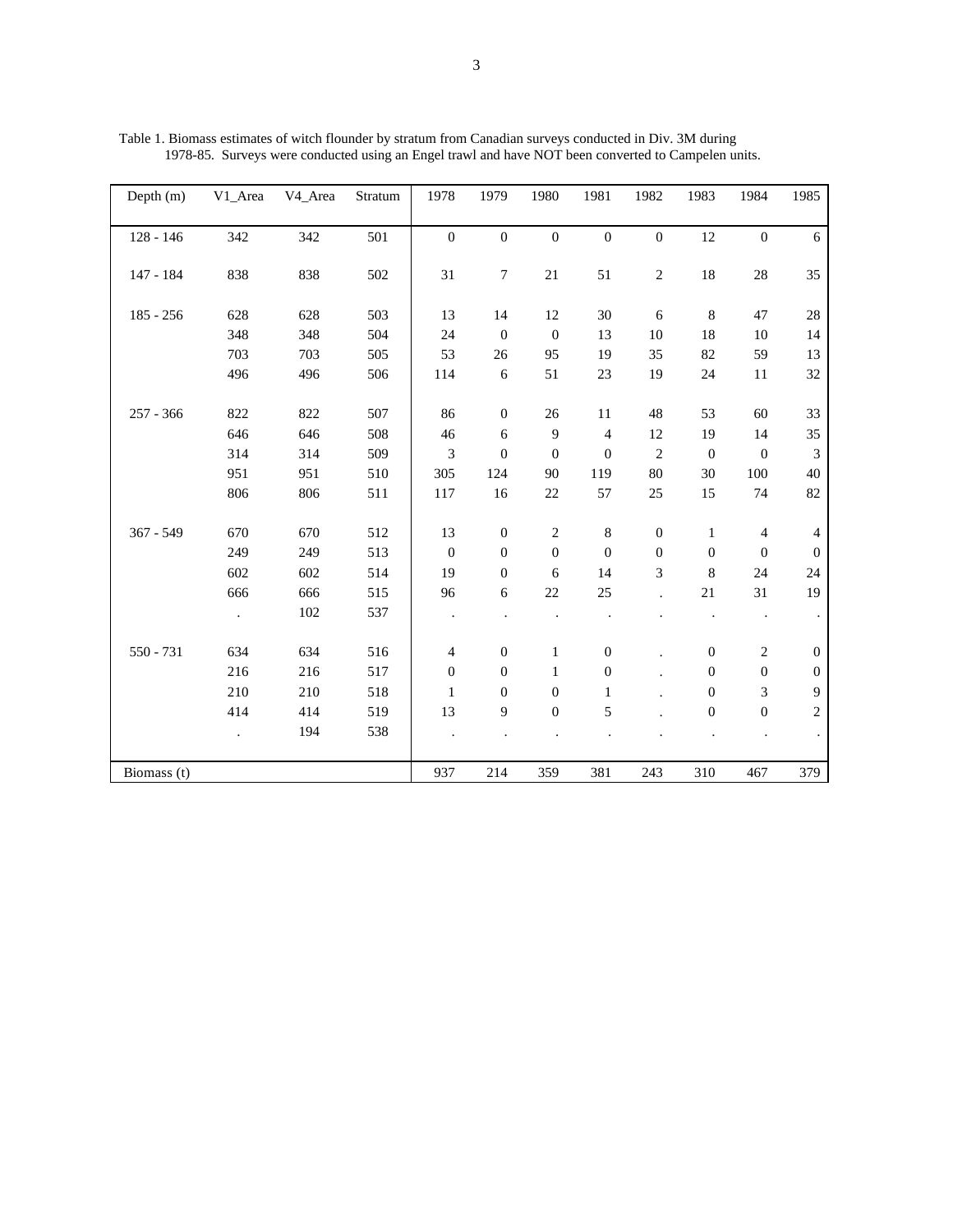| Depth $(m)$       | V1_Area | V <sub>4</sub> Area | Stratum | 1988           | 1989           | 1990             | 1991           | 1992           | 1993             | 1994     | 1995           | 1996           | 1997           | 1998           | 1999           | 2000             | 2001             |
|-------------------|---------|---------------------|---------|----------------|----------------|------------------|----------------|----------------|------------------|----------|----------------|----------------|----------------|----------------|----------------|------------------|------------------|
|                   |         |                     |         |                |                |                  |                |                |                  |          |                |                |                |                |                |                  |                  |
| $128 - 146$       | 342     | 342                 | 501     | 117            | 60             | 22               | 12             | 88             | 24               | 14       | 250            | 213            | 91             | 48             | 20             | 145              | 155              |
| 147 - 184         | 838     | 838                 | 502     | 221            | 107            | 62               | 165            | 172            | 259              | 156      | 101            | 90             | 102            | 54             | 126            | 177              | 127              |
| $185 - 256$       | 628     | 628                 | 503     | 9              | 4              | 25               | 147            | 13             | 53               | 23       | 20             | 19             | 18             | 24             | 22             | 10               | 5                |
|                   | 348     | 348                 | 504     | 18             | $\mathbf{0}$   | $\mathbf{0}$     | $\theta$       | $\mathbf{0}$   | 30               | 9        | 7              | 58             | 15             | 17             | 25             | 6                | 9                |
|                   | 703     | 703                 | 505     | 171            | 52             | 53               | 122            | 175            | 141              | 109      | 72             | 39             | 19             | 20             | 59             | 12               | 73               |
|                   | 496     | 496                 | 506     | 25             | 17             | 29               | 24             | 57             | 90               | 69       | 19             | 20             | $\Omega$       | $\overline{4}$ | 19             | 6                | $22\,$           |
| $257 - 366$       | 822     | 822                 | 507     | 35             | 30             | 32               | 42             | 31             | 39               | 28       | 24             | $\overline{0}$ | 16             | 6              | 15             | $\boldsymbol{0}$ | 6                |
|                   | 646     | 646                 | 508     | 8              | 3              | 4                | 8              | 45             | 71               | 85       | 26             | 2              | 15             | 17             | 17             | $\overline{0}$   | 11               |
|                   | 314     | 314                 | 509     | 6              | $\Omega$       | 18               | 6              | 23             | 5                | 28       | 92             | 4              | 5              | $\overline{0}$ | 1              | 21               |                  |
|                   | 951     | 951                 | 510     | 164            | 32             | 131              | 123            | 92             | 152              | 147      | 43             | 17             | 23             | 27             | 44             | 28               | 20               |
|                   | 806     | 806                 | 511     | 107            | 21             | 30               | 108            | 89             | 130              | 37       | 14             | 8              | 5              | 15             | 16             | 3                | $\overline{c}$   |
| $367 - 549$       | 670     | 670                 | 512     | 2              | $\theta$       | 6                | $\overline{2}$ | 6              | 1                | 3        | 7              | $\Omega$       | $\Omega$       | 3              | 11             | $\mathbf{0}$     |                  |
|                   | 249     | 249                 | 513     | $\theta$       | $\overline{0}$ | $\boldsymbol{0}$ | $\overline{0}$ |                | $\boldsymbol{0}$ | $\theta$ | $\mathbf{0}$   | $\mathbf{0}$   | $\overline{0}$ | $\overline{0}$ | $\overline{0}$ | $\boldsymbol{0}$ | $\mathbf{0}$     |
|                   | 602     | 602                 | 514     | 9              | $\mathbf{0}$   | 3                | $\theta$       | 6              | 9                | 5        | 17             | 7              | $\overline{2}$ | $\theta$       | $\theta$       | $\overline{0}$   | 9                |
|                   | 666     | 666                 | 515     | 15             | 8              | 5                | 3              | 18             | 31               | 57       | 10             | 31             | 4              | 5              | 4              | 5                | 19               |
| $550 - 731$       | 634     | 634                 | 516     | $\overline{0}$ | $\theta$       | $\overline{0}$   | 6              | 3              | 1                | 3        | 2              | $\overline{0}$ | $\overline{0}$ | $\overline{0}$ | $\overline{0}$ | $\boldsymbol{0}$ | $\mathbf{0}$     |
|                   | 216     | 216                 | 517     | $\Omega$       | $\Omega$       | $\Omega$         | $\overline{0}$ |                | $\boldsymbol{0}$ | $\theta$ | $\overline{0}$ | $\Omega$       | $\Omega$       | $\Omega$       | $\theta$       | $\overline{0}$   | $\mathbf{0}$     |
|                   | 210     | 210                 | 518     | $\Omega$       | $\Omega$       | $\theta$         | $\theta$       | $\overline{0}$ | $\mathbf{1}$     | $\Omega$ | $\overline{0}$ | $\Omega$       | 3              | $\Omega$       | $\theta$       | $\boldsymbol{0}$ | 3                |
|                   | 414     | 414                 | 519     | 4              | 2              | $\Omega$         |                | 3              | 9                | 16       | $\Omega$       | $\Omega$       | $\Omega$       | $\theta$       | $\Omega$       | $\overline{0}$   | $\boldsymbol{0}$ |
| Total Biomass (t) |         |                     | 909     | 335            | 420            | 769              | 823            | 1048           | 788              | 705      | 509            | 319            | 240            | 379            | 412            | 462              |                  |

Table 2. Biomass estimates of witch by stratum from EU surveys couducted in Div. 3M during 1988-2001. Surveys were conducted using an Alfredo groundfish trawl.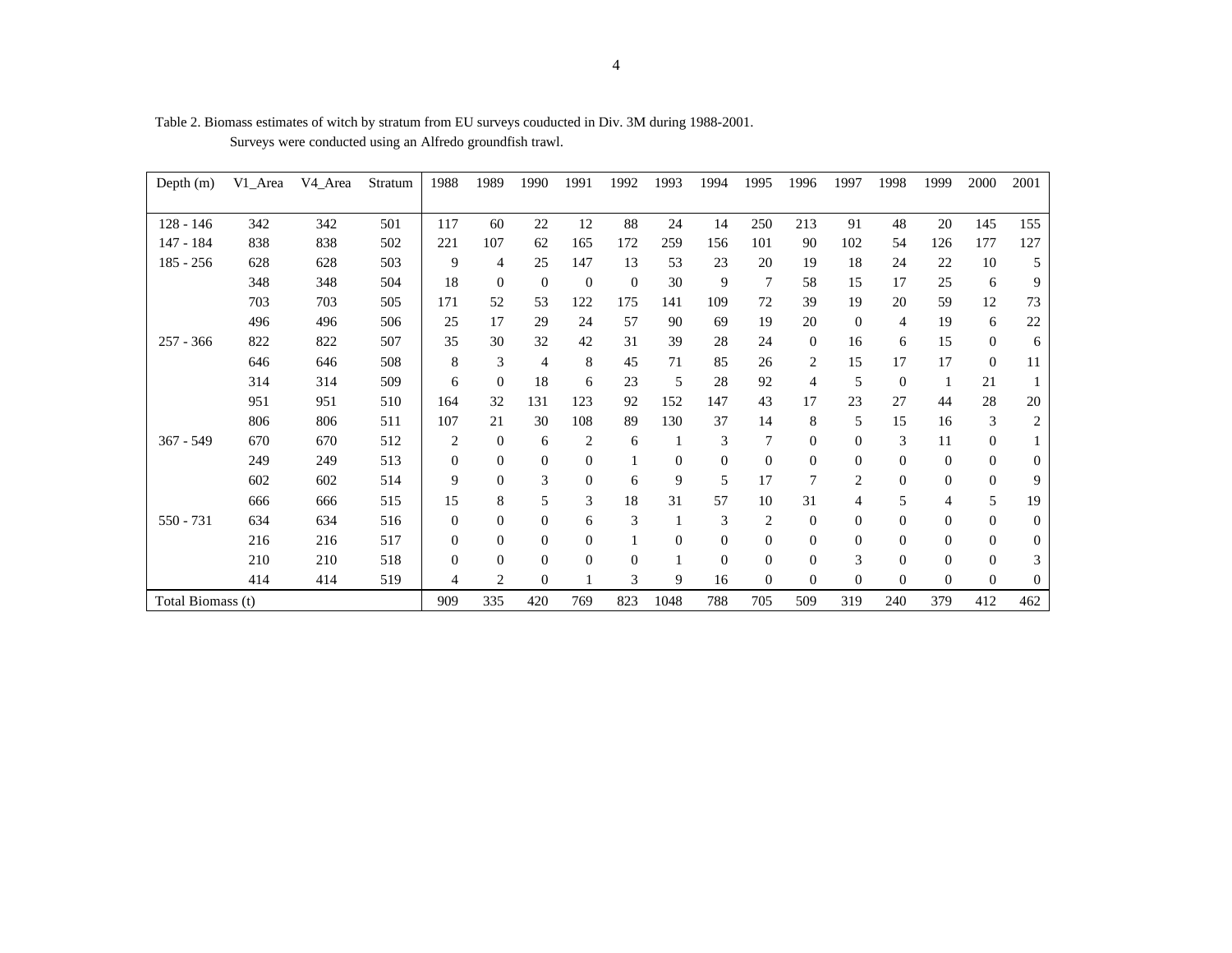

Fig. 1 Biomass indices for witch flounder from both Canadian and EU surveys conducted on Flemish Cap (Div. 3M) during 1978-1985 and 1988-2001, respectively.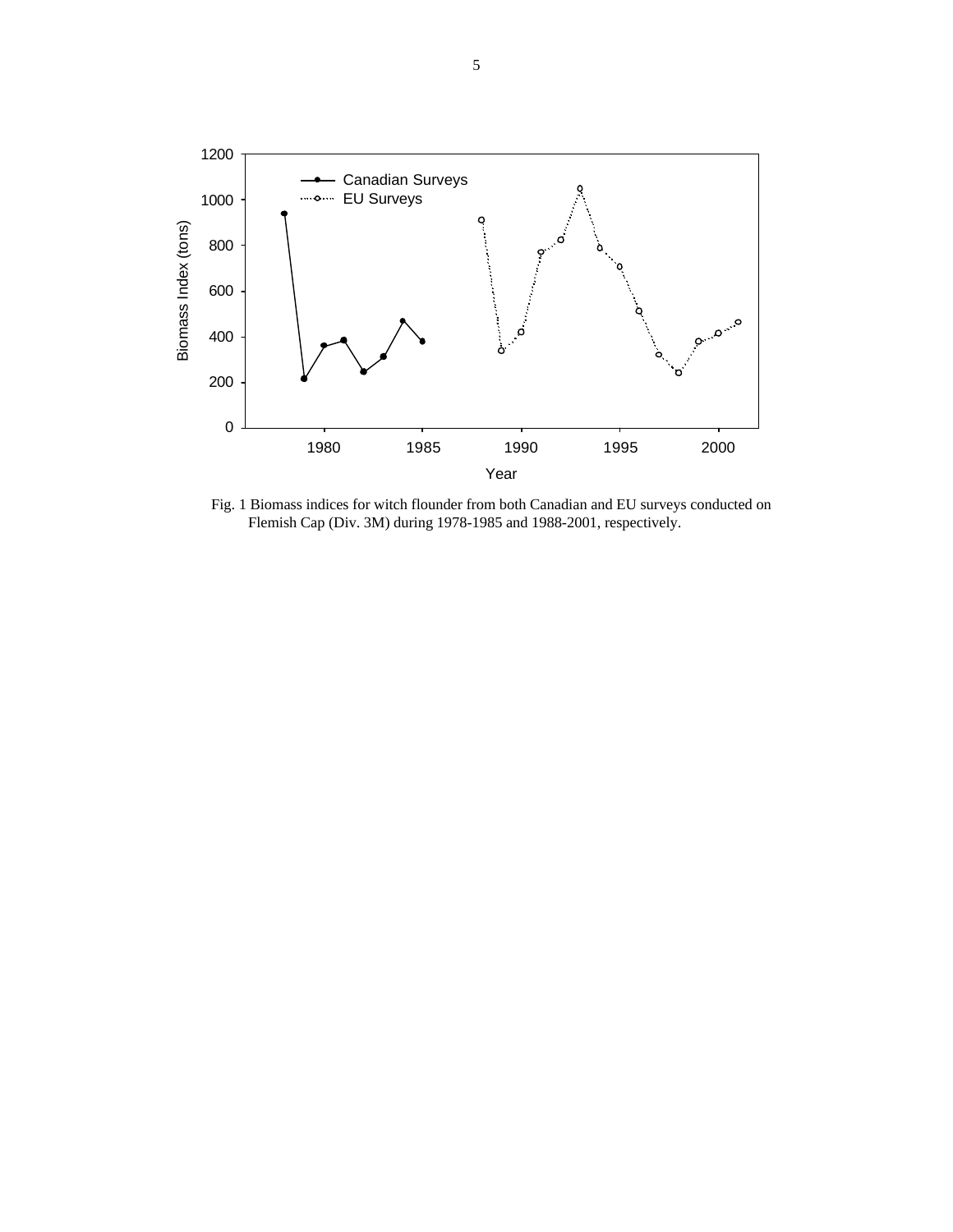

Fig. 2a Witch flounder catch (kg) per set distribution from Canadian surveys conducted on Flemish Cap during 1978-81 using the Engel survey trawl (no conversions applied). The 200m, 500m, and 1000m contours are shown.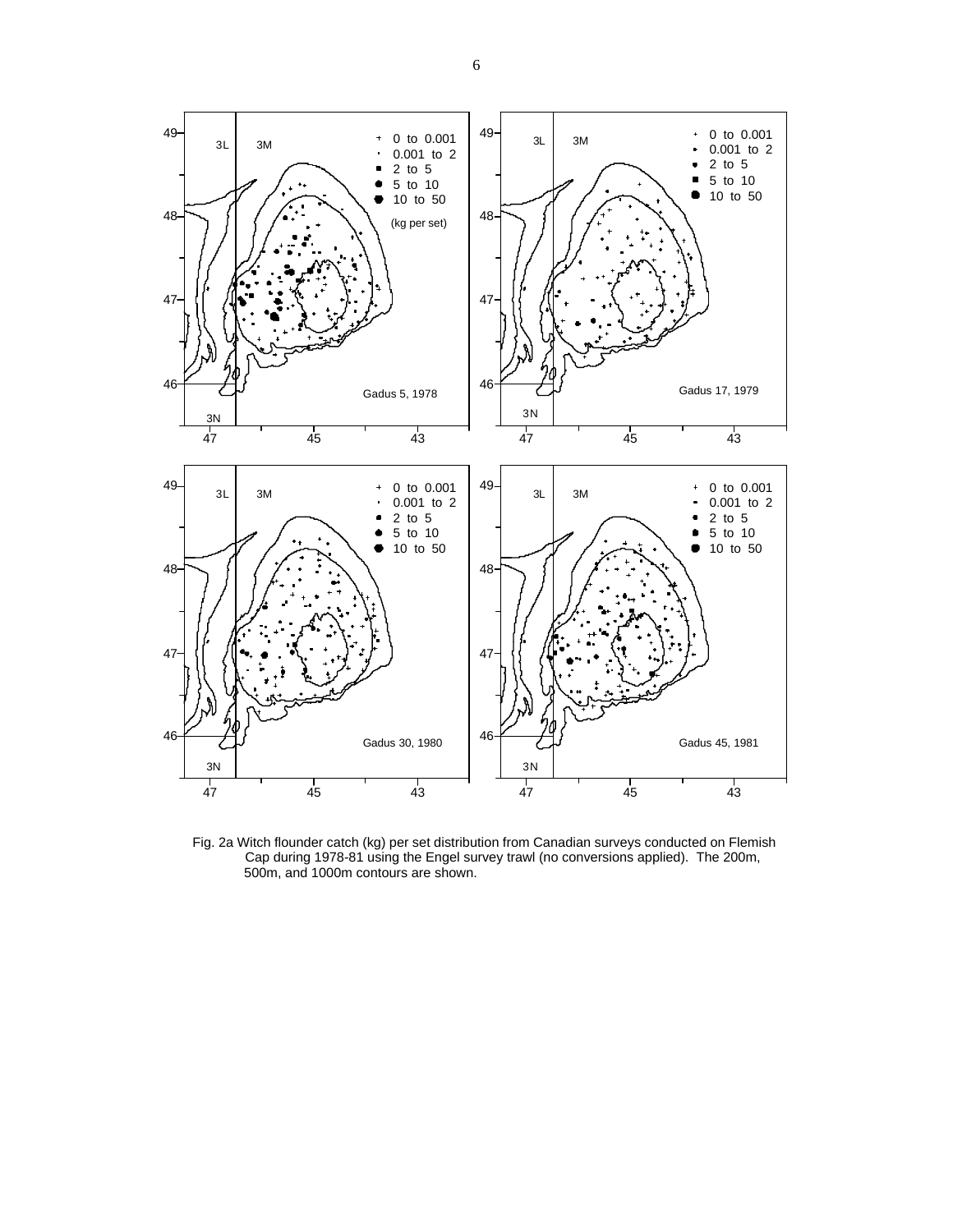

Fig. 2b Witch flounder catch (kg) per set distribution from Canadian surveys conducted on Flemish Cap during 1982-85 using the Engel survey trawl (no conversions applied). The 200m, 500m, and 1000m contours are shown.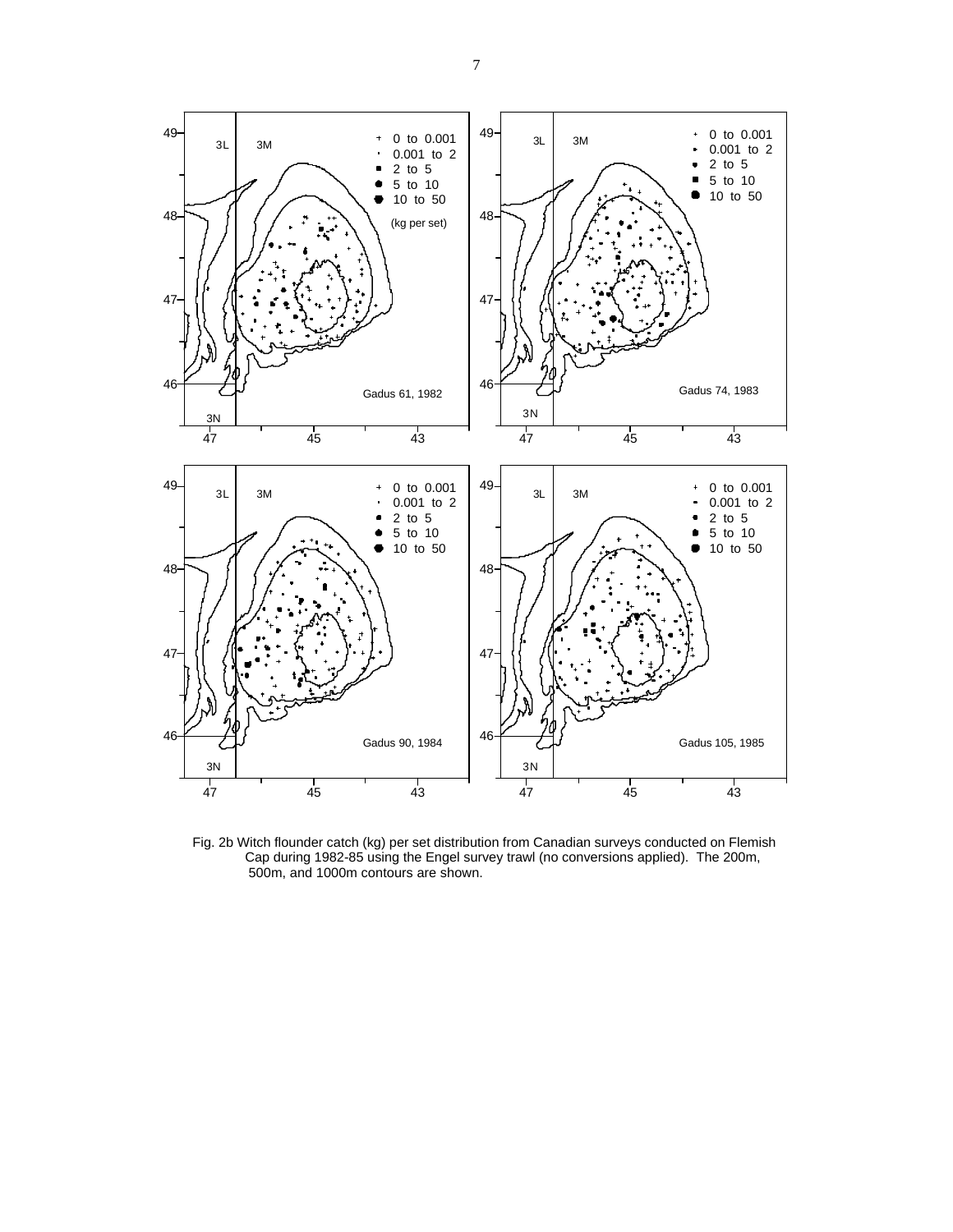

Fig. 3 Catch per set (kg) of witch flounder from Canadian deepwater surveys during 1991 and 1994. Surveys conducted using an Engel trawl.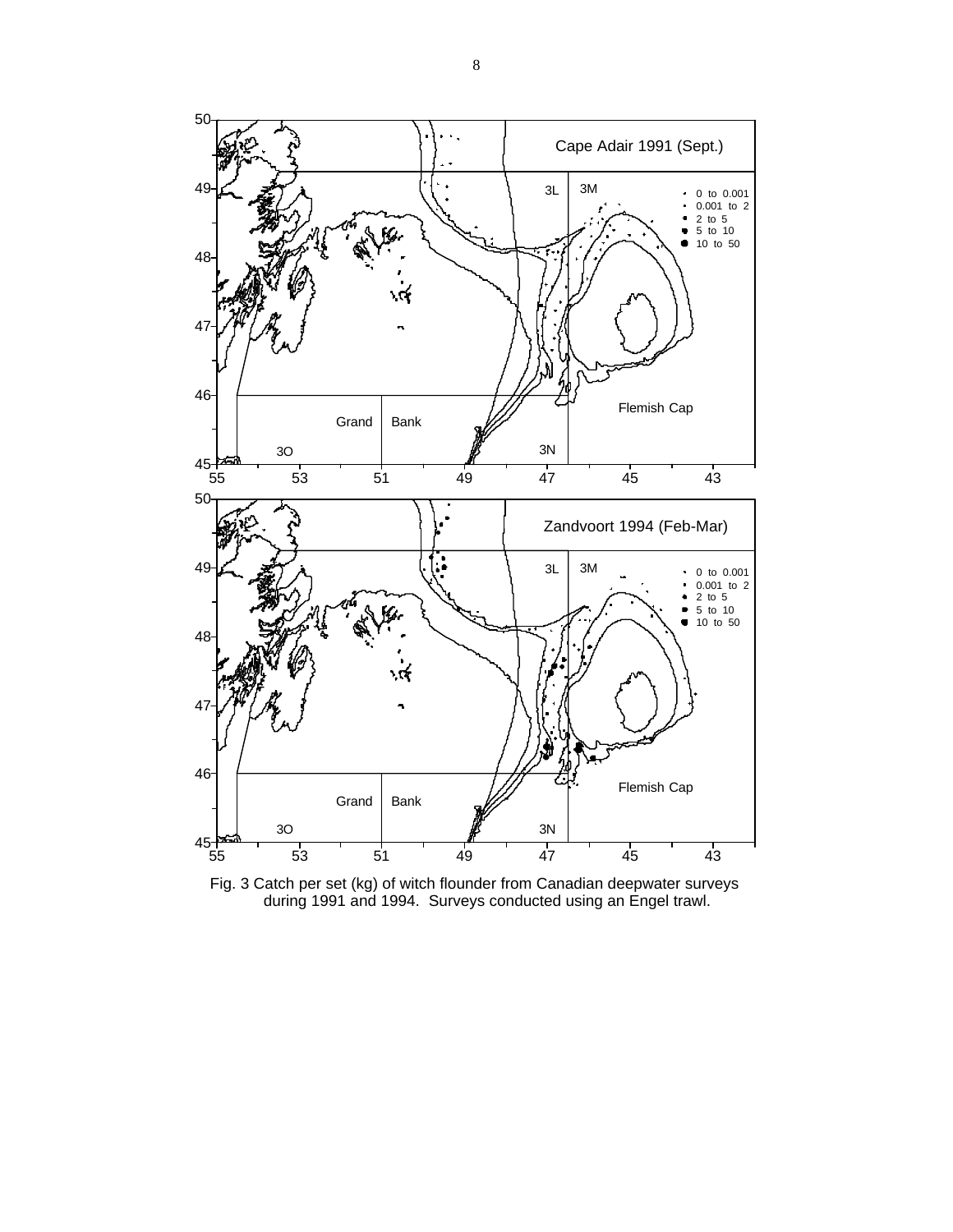50 1996 Campelen 49 3L 3M 0 to 0.001  $\hat{\mathbf{z}}$  $0.001$  to 2<br>2 to 5 2 to 5 5 to 10 10 to 50 48 47 46 Flemish Cap Grand Bank 3O 3N  $45\frac{14}{55}$ 55 53 51 49 47 45 43 50 1997 Campelen 49 3L 3M 0 to 0.001 0.001 to 2 2 to 5 5 to 10 10 to 50 48  $\overline{4}$ 46 Flemish Cap Grand Bank 3O 3N  $45\frac{12}{55}$ 55 53 51 49 47 45 43

Fig. 4a Catch per set (kg) of witch flounder from Canadian fall surveys during 1996 and 1997. Surveys conducted using a Campelen trawl.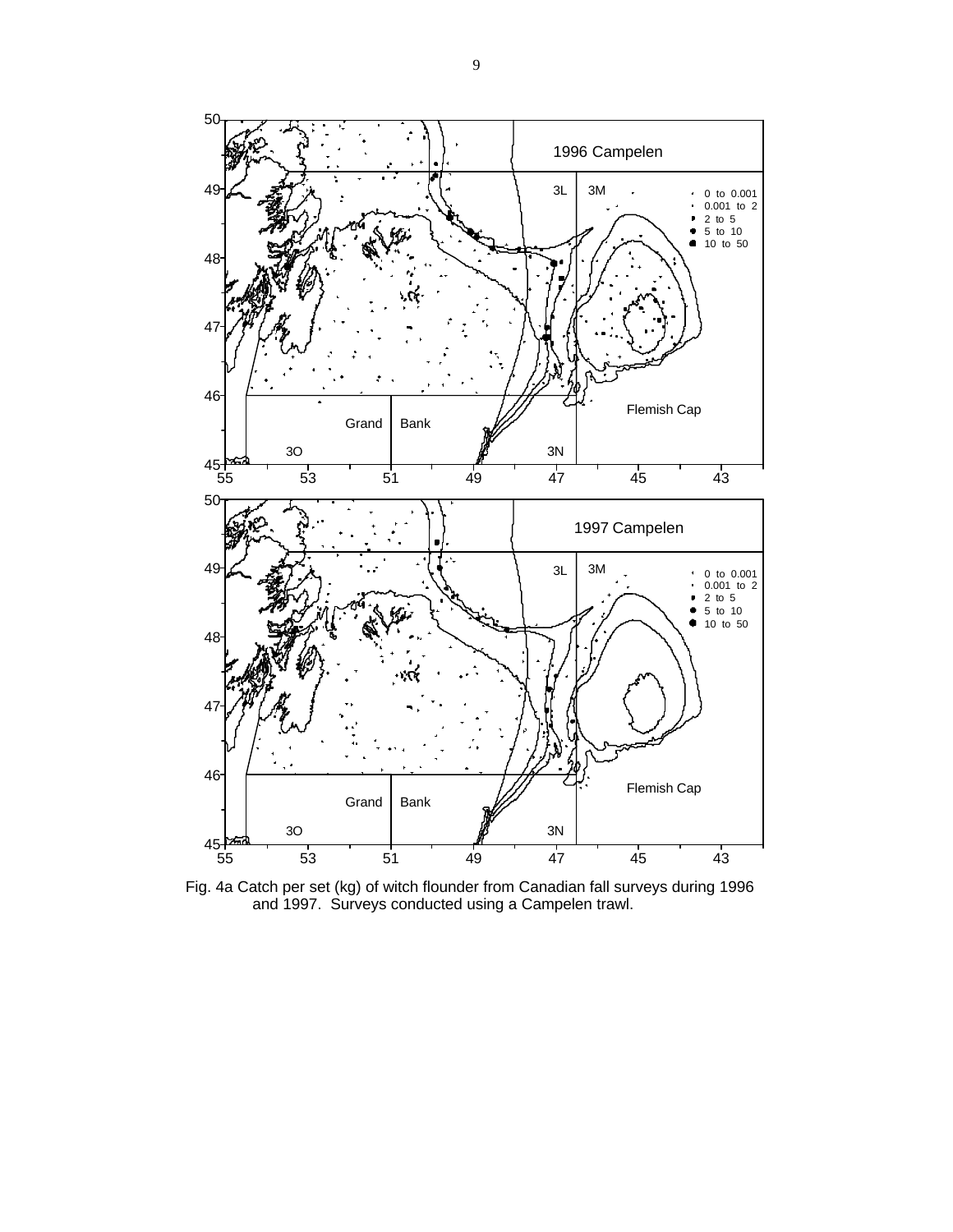

Fig. 4b Catch per set (kg) of witch flounder from Canadian fall surveys during 1998 and 1999. Surveys conducted using a Campelen trawl.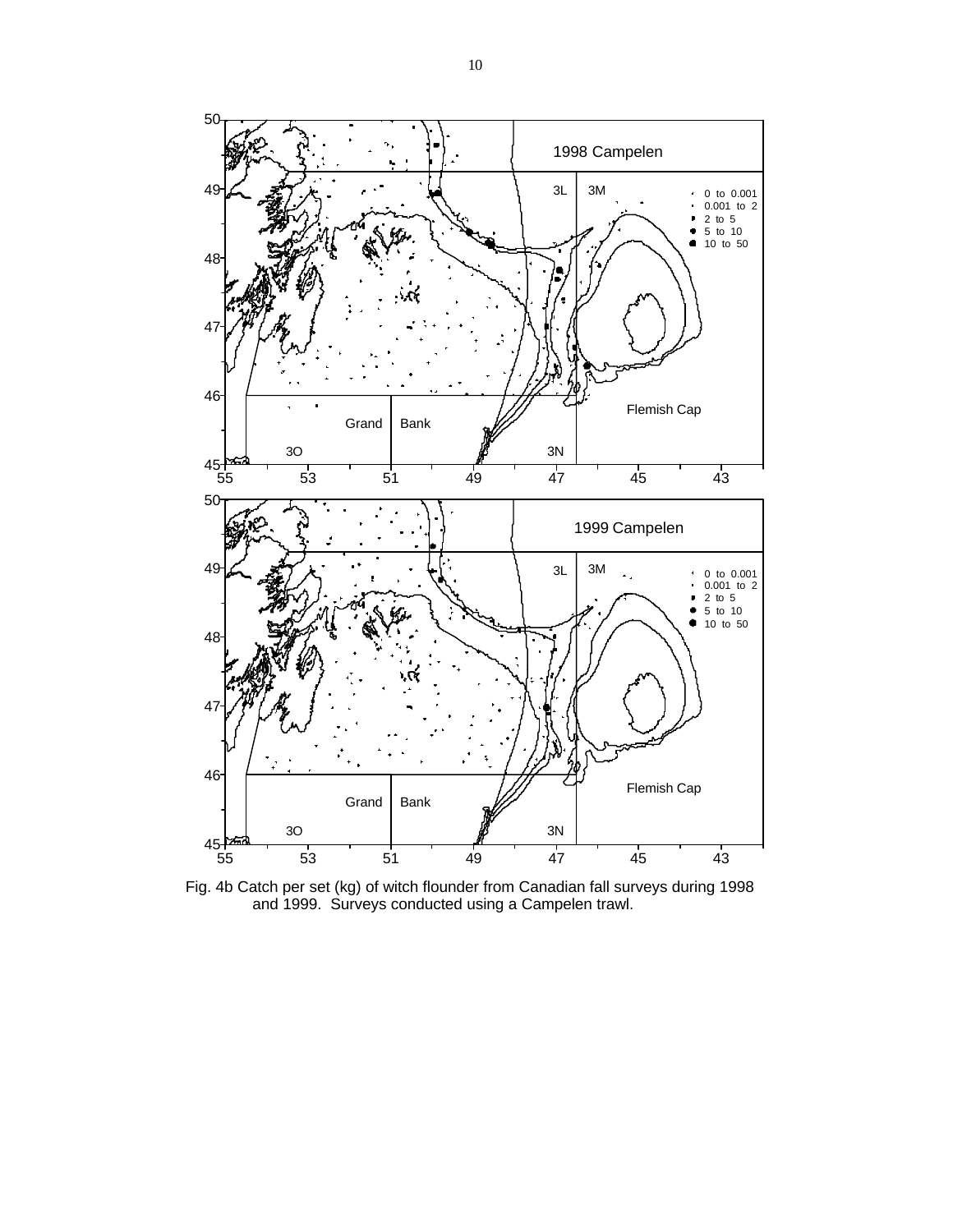

Fig. 4c Catch per set (kg) of witch flounder from Canadian fall surveys during 2000 and 2001. Surveys conducted using a Campelen trawl.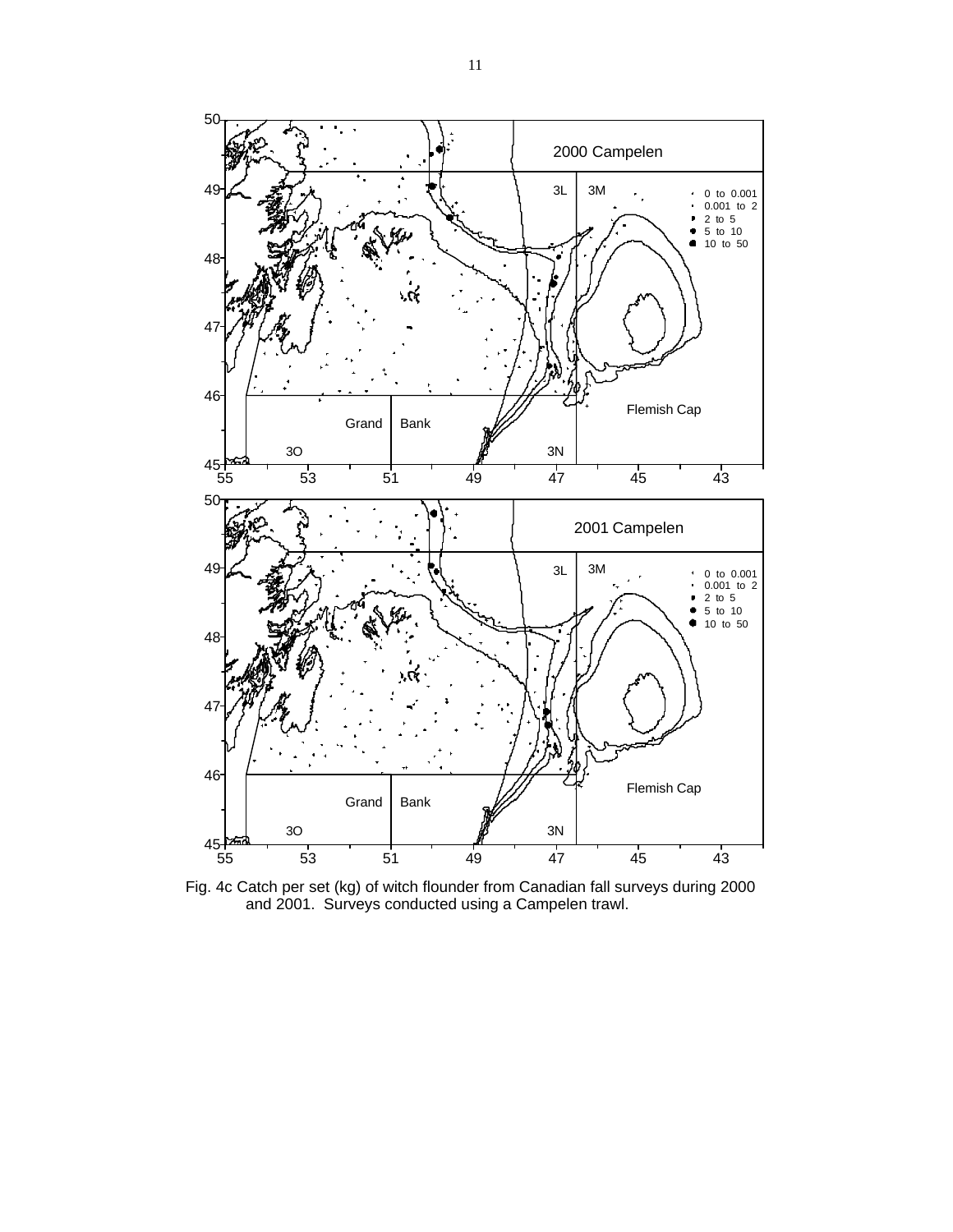

Fig. 5a Witch flounder catch (kg) per set distribution from EU summer surveys conducted on Flemish Cap during 1988-91 using the Alfredo survey trawl (no conversions applied). The 200m, 500m, and 1000m contours are shown.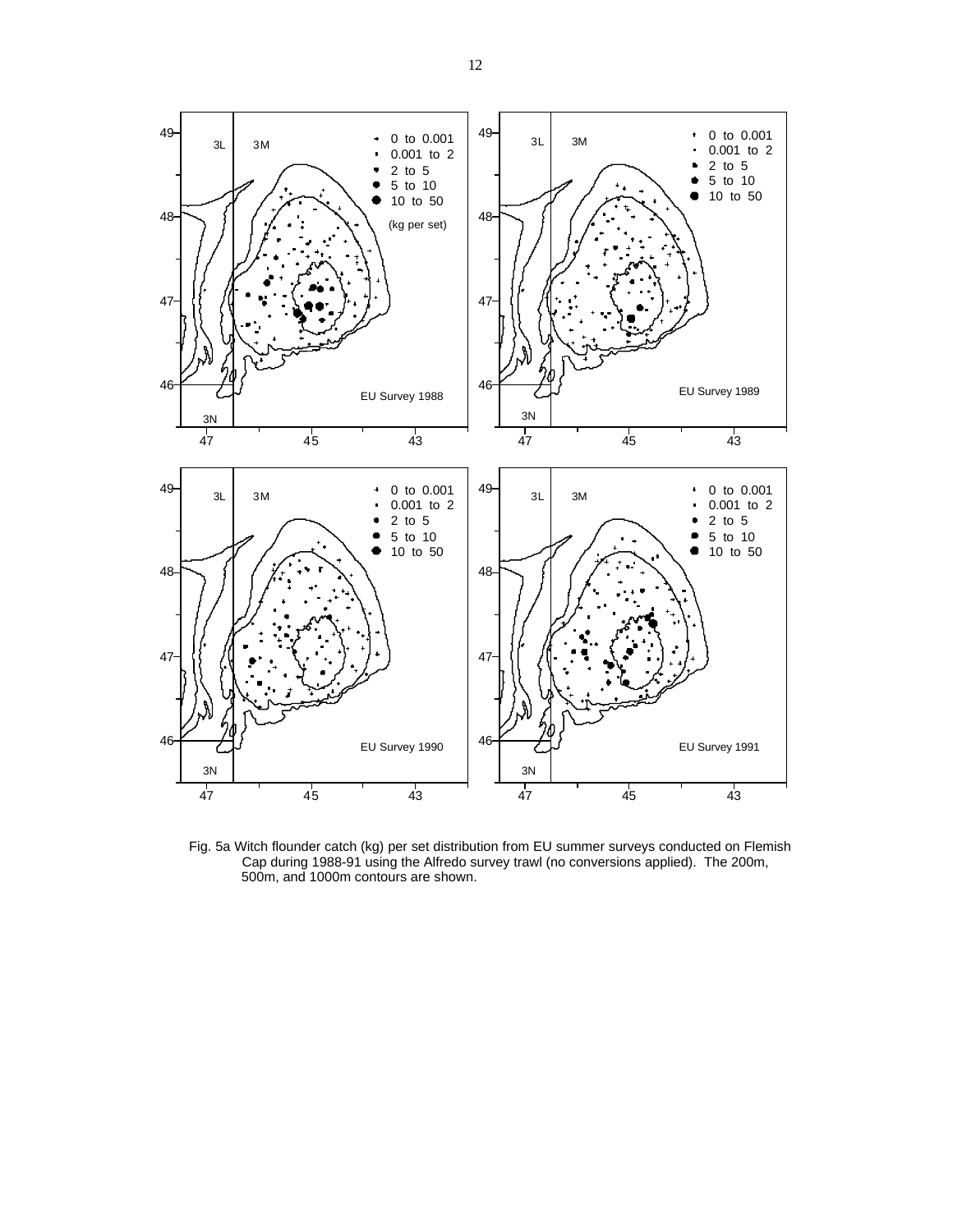

Fig. 5b Witch flounder catch (kg) per set distribution from EU summer surveys conducted on Flemish Cap during 1992-95 using the Alfredo survey trawl (no conversions applied). The 200m, 500m, and 1000m contours are shown.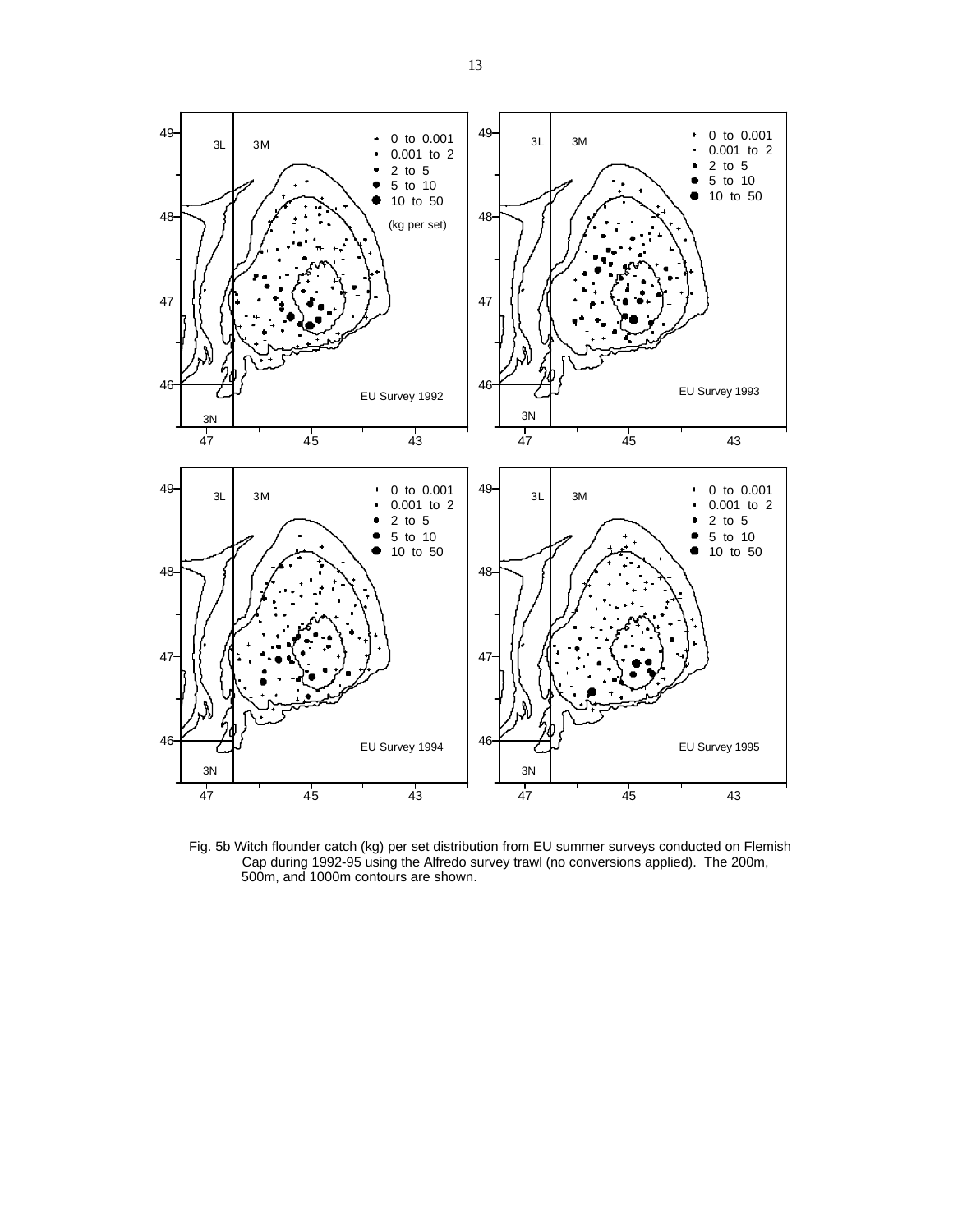

Fig. 5c Witch flounder catch (kg) per set distribution from EU summer surveys conducted on Flemish Cap during 1996-99 using the Alfredo survey trawl (no conversions applied). The 200m, 500m, and 1000m contours are shown.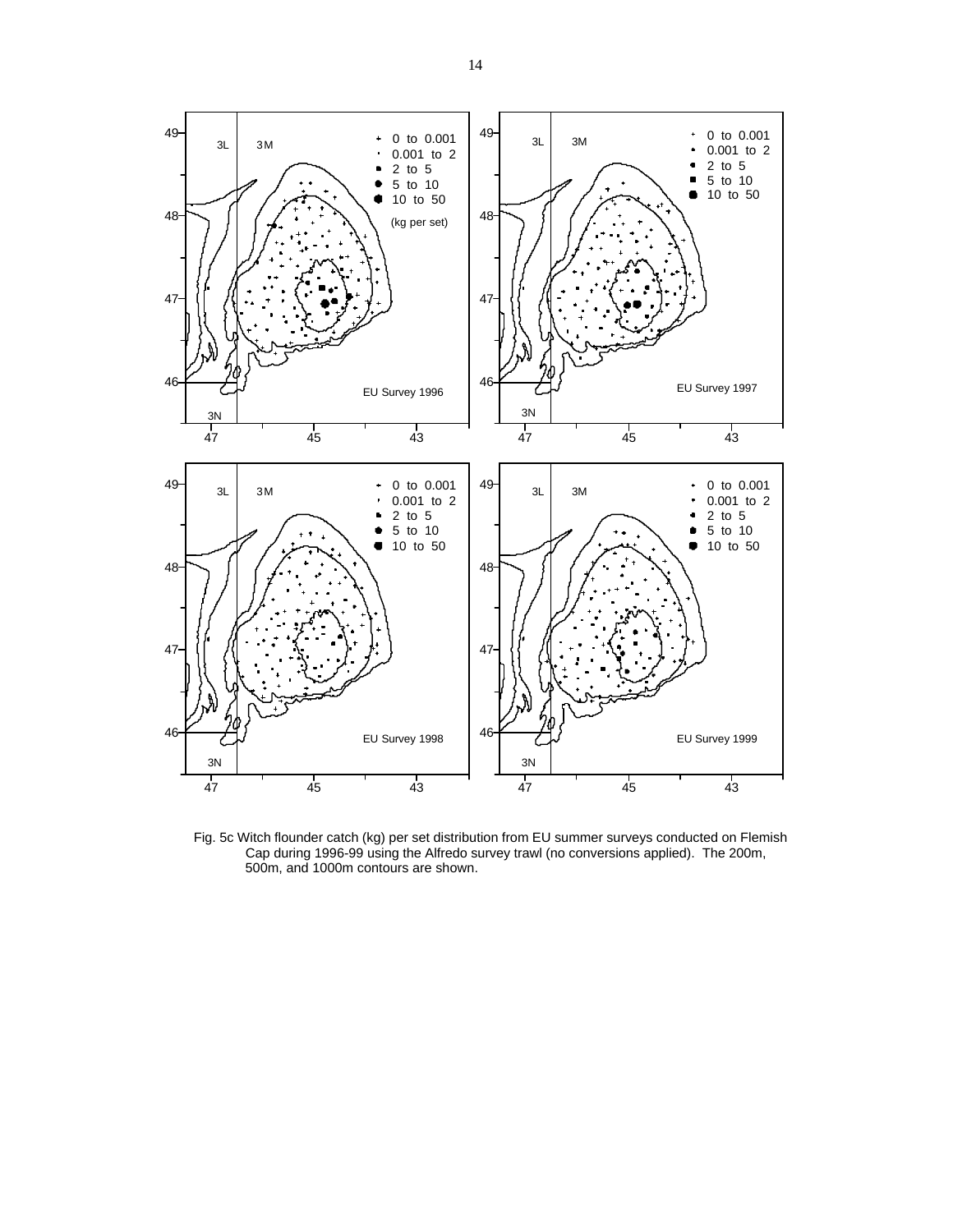

Fig. 5d Witch flounder catch (kg) per set distribution from EU summer surveys conducted on Flemish Cap during 2000-01 using the Alfredo survey trawl. The 200m, 500m, and 1000m contours are shown.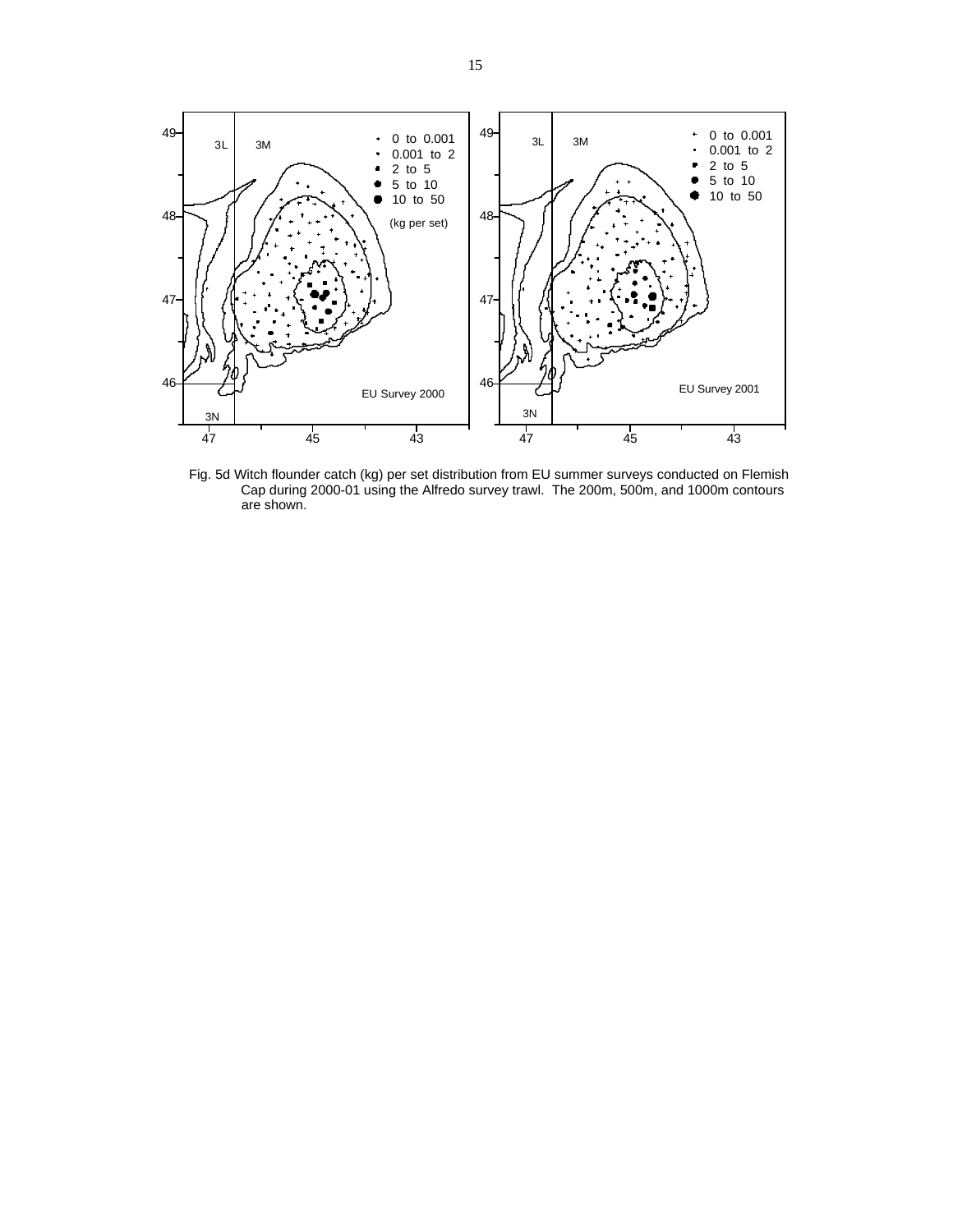

Fig. 6 Density of witch flounder in Div. 3M by depth zone from Canadian surveys conducted during 1978-85. Density expressed as biomass per square nautical mile as a percentage of annual total.